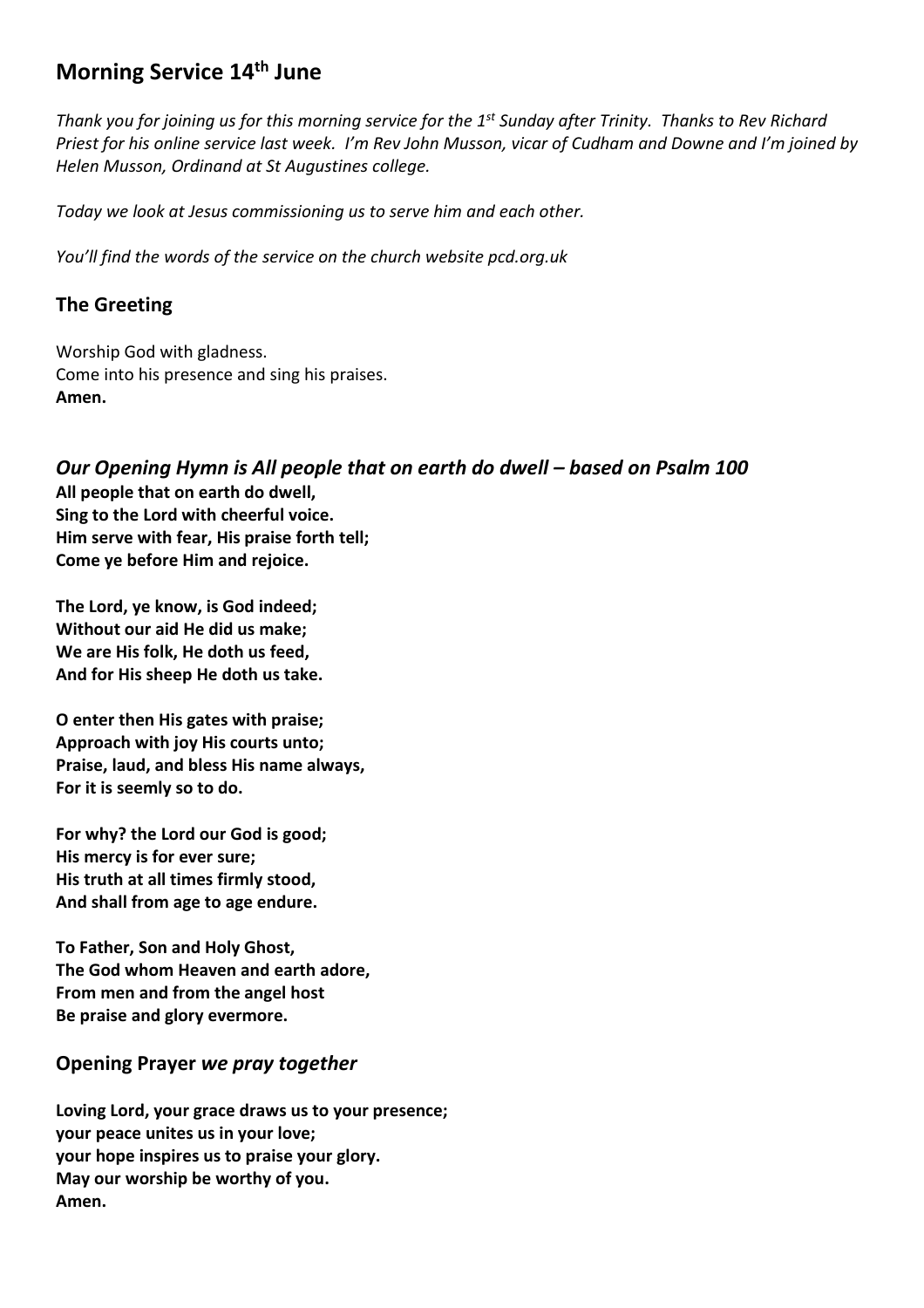# **We now spend time reflecting on our need to say sorry and to hear God forgive us***.* **Let us pray**

Lord, you have called us to the privilege of service, **but we have failed to serve**.

You have given us the blessing of peace, **but we have chosen discord.**

You have loved as a shepherd tends his sheep, **but we have strayed from your way.**

**Forgive us, and show us the path of obedience and faithfulness In Jesus name we pray. Amen**.

May the Father of all mercies Cleanse you from your sins, and restore you in his image to the praise and glory of his name, through Jesus Christ our Lord. **Amen.**

# **Prayer for Today – 1 st Sunday after Trinity**

O God, the strength of all those who put their trust in you, mercifully accept our prayers and, because through the weakness of our mortal nature we can do no good thing without you, grant us the help of your grace, that in the keeping of your commandments we may please you both in will and deed; through Jesus Christ your Son our Lord. **Amen.**

### **Bible Reading** *Matthew 9:35-10:23*

**<sup>35</sup>** Jesus went through all the towns and villages, teaching in their synagogues, proclaiming the good news of the kingdom and healing every disease and illness. **<sup>36</sup>** When he saw the crowds, he had compassion on them, because they were harassed and helpless, like sheep without a shepherd. **<sup>37</sup>** Then he said to his disciples, 'The harvest is plentiful but the workers are few. **<sup>38</sup>** Ask the Lord of the harvest, therefore, to send out workers into his harvest field.'

**10:1** Jesus called his twelve disciples to him and gave them authority to drive out impure spirits and to heal every disease and illness.

**<sup>2</sup>** These are the names of the twelve apostles: first, Simon (who is called Peter) and his brother Andrew; James son of Zebedee, and his brother John; **<sup>3</sup>** Philip and Bartholomew; Thomas and Matthew the tax collector; James son of Alphaeus, and Thaddaeus; **<sup>4</sup>** Simon the Zealot and Judas Iscariot, who betrayed him. **<sup>5</sup>** These twelve Jesus sent out with the following instructions: 'Do not go among the Gentiles or enter any town of the Samaritans. **<sup>6</sup>**Go rather to the lost sheep of Israel. **<sup>7</sup>** As you go, proclaim this message: "The kingdom of heaven has come near." **<sup>8</sup>**Heal those who are ill, raise the dead, cleanse those who have leprosy, drive out demons. Freely you have received; freely give.

<sup>9</sup> 'Do not get any gold or silver or copper to take with you in your belts – <sup>10</sup> no bag for the journey or extra shirt or sandals or a staff, for the worker is worth his keep. **<sup>11</sup>** Whatever town or village you enter, search there for some worthy person and stay at their house until you leave. **<sup>12</sup>** As you enter the home, give it your greeting. **<sup>13</sup>** If the home is deserving, let your peace rest on it; if it is not, let your peace return to you. **<sup>14</sup>** If anyone will not welcome you or listen to your words, leave that home or town and shake the dust off your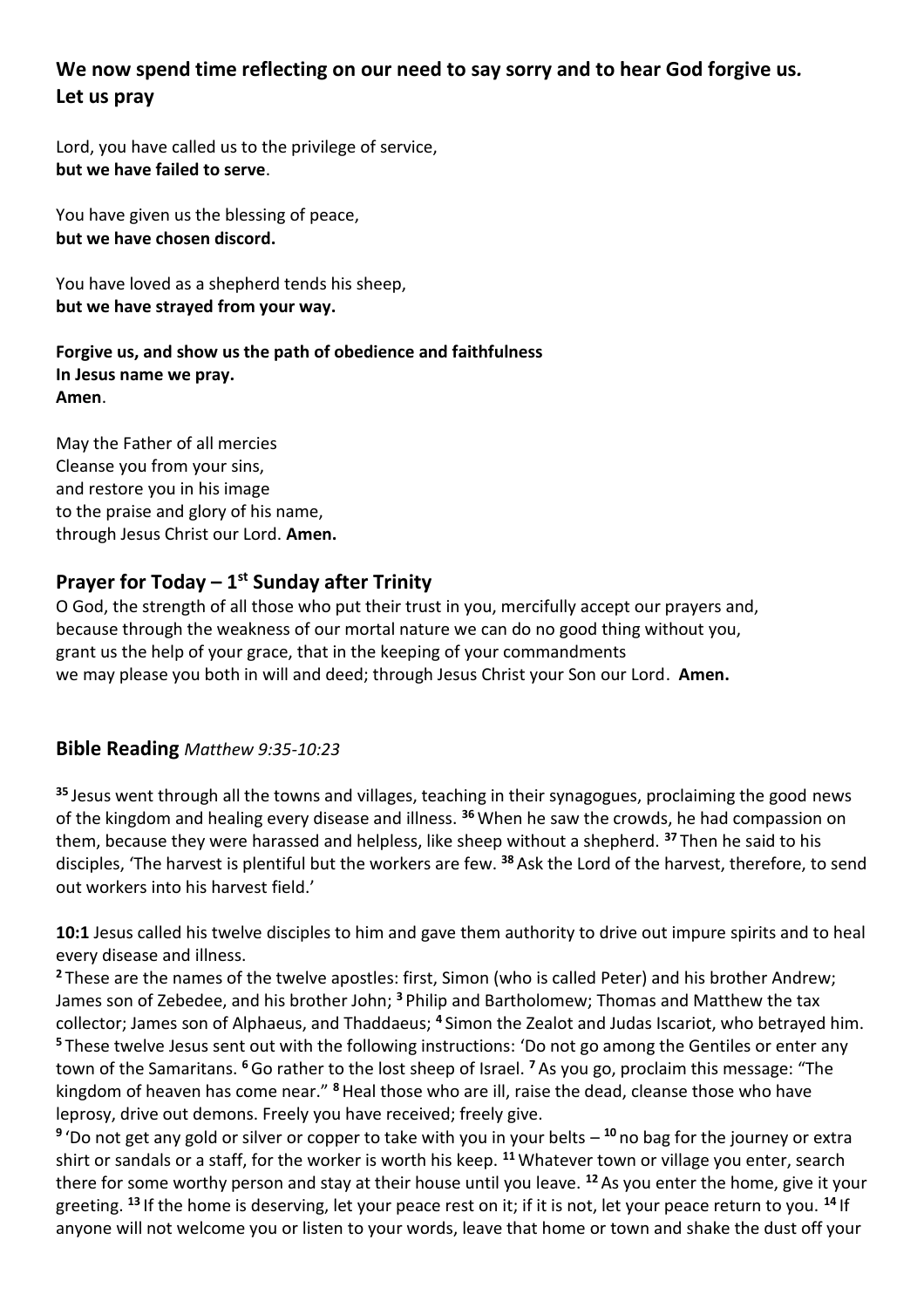feet. **<sup>15</sup>** Truly I tell you, it will be more bearable for Sodom and Gomorrah on the day of judgment than for that town.

**<sup>16</sup>** 'I am sending you out like sheep among wolves. Therefore be as shrewd as snakes and as innocent as doves. **<sup>17</sup>** Be on your guard; you will be handed over to the local councils and be flogged in the synagogues. **<sup>18</sup>**On my account you will be brought before governors and kings as witnesses to them and to the Gentiles. **<sup>19</sup>** But when they arrest you, do not worry about what to say or how to say it. At that time you will be given what to say, **<sup>20</sup>** for it will not be you speaking, but the Spirit of your Father speaking through you.

# **Talk**

I don't know about you, but one of the strange things about the last few months, and there have been so many, is that I've not had to visit a petrol station to fill up the car – apart from getting fuel for the lawnmowers now the grass is getting long again.

Over the recent years cars also seem to have become more reliable. I remember not too many years ago it was standard practice on a long journey to take a spare fan belt, water for the radiator, oil, bulbs…. The list seemed endless, and now most of us don't even know what's under the bonnet at all.

In our bible reading Jesus invites us to travel light. Verses 9 and 10 of chapter 10 focus on this – get rid of everything that gets in the way. There's so much baggage we carry around with us, so much that weighs us down from being the Christians Jesus calls us to be, and this bible reading, if we look carefully, challenges several of them.

Firstly – *I'm not good enough*. Matthew lists the 12 apostles that were with Jesus on this journey. A list of names, names that include – Peter, James and John, Matthew, Simon…. Judas. Now, anyone who knows the Gospels even a little bit will realise that these 12 includes some interesting characters behind the names. Peter who denies Jesus and always seems to be putting his foot in it, James and John whose mother pleads their case to be the greatest. Simon the Zealot – a first century terrorist against state control, Matthew who was a Roman collaborator - imagine how well those two got on. And Judas – a thief who ultimately betrays Jesus. Was Jesus wrong to choose this group of people? Of course not, just as he was not wrong to choose you or to choose me. In one sense none of us is good enough – except Jesus who paid the price for our sin – and yet, he can transform us by his Holy Spirit – why?

Secondly – *Because of the task.* Have a look at chapter verses 35-38. Jesus sees need, and like his story of the lost sheep, know that they need rescuing. And in the second picture he gives, he can see a harvest field ready to be collected in. And for this he is willing to trust the job to us – to his people then and now. He asks us to pray, but not to be surprised if we are the answer to our own prayer. When was the last time you prayed that Jesus would show you how to serve him? You might be surprised how he answers your prayer. Have a look at the Rochester Diocese Vocations page -

<https://www.rochester.anglican.org/ministry/vocations/its-your-calling/>

And see what God might be saying to you. Have a talk with John if you need to as well.

Thirdly - *We are not on our own.* At the moment we are not together worshipping in church, though we're working on plans to resume worship as soon as it's safe to do so. We have each other as brothers and sisters in Christ, and our engagement with society around us continues through prayer – for healing and wholeness, and as Richard reminded us last week, to make disciples of all who come to follow Jesus. We are not on our own in another, more crucial way. God is with us through his Spirit – that's what Jesus reminds us throughout this reading – the Kingdom of heaven has come near – the power and the presence of the Holy Spirit, as we thought about two weeks ago, is a reality today as it was then.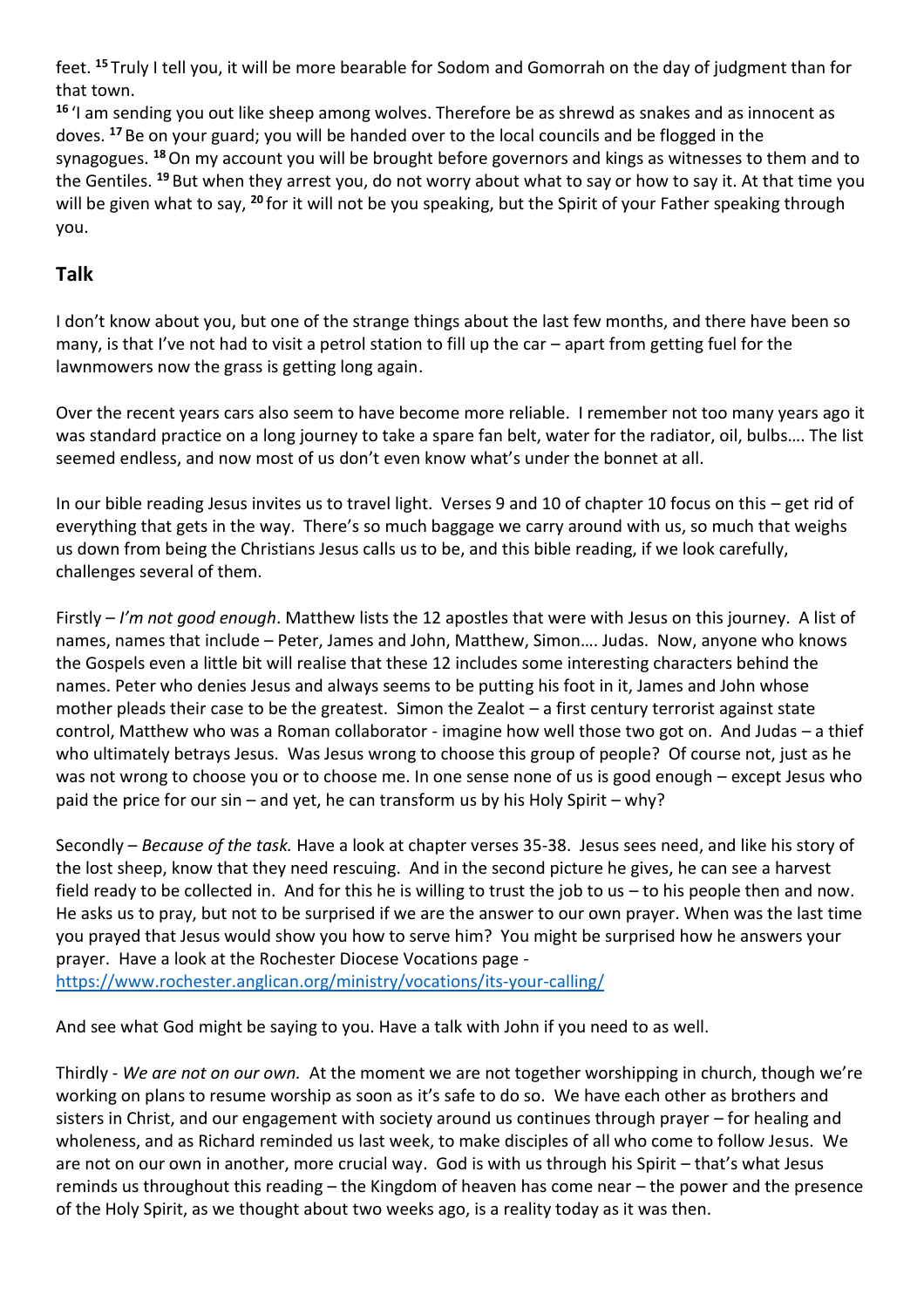There's been a lot of talk about the 'R' number and the spread of the virus. For Christians, our spreading the Good News of Jesus through the power of the Holy Spirit is our calling today. Have a read again at this passage – rejoice that God has called you, ask him to help you see where you can serve him, and pray for the presence of the Holy Spirit to carry out this task.

*Please join us for homegroup on Wednesday at 8pm via zoom as we look again at this passage - Meeting ID: 827 7285 0691 Password: 016606. John will be sending out notes soon, please ask if you'd like a copy.*

## **Song of Response**

**1. God forgave my sin in Jesus' name, I've been born again in Jesus' name, and in Jesus' name I come to you to share his love as he told me to.**

**He said: 'Freely, freely you have received; freely, freely give. Go in my name and because you believe, others will know that I live.'**

**2. All power is given in Jesus' name, in earth and heaven in Jesus' name, and in Jesus' name I come to you to share his power as he told me to.**

**He said: 'Freely, freely you have received; freely, freely give. Go in my name and because you believe, others will know that I live.'**

# **J: The Creed**

Do you believe and trust in God the Father, source of all being and life, the one for whom we exist? **We believe and trust in him.**

Do you believe and trust in God the Son, who took our human nature, died for us and rose again? **We believe and trust in him.**

Do you believe and trust in God the Holy Spirit, who gives life to the people of God and makes Christ known in the world? **We believe and trust in him.**

This is the faith of the Church.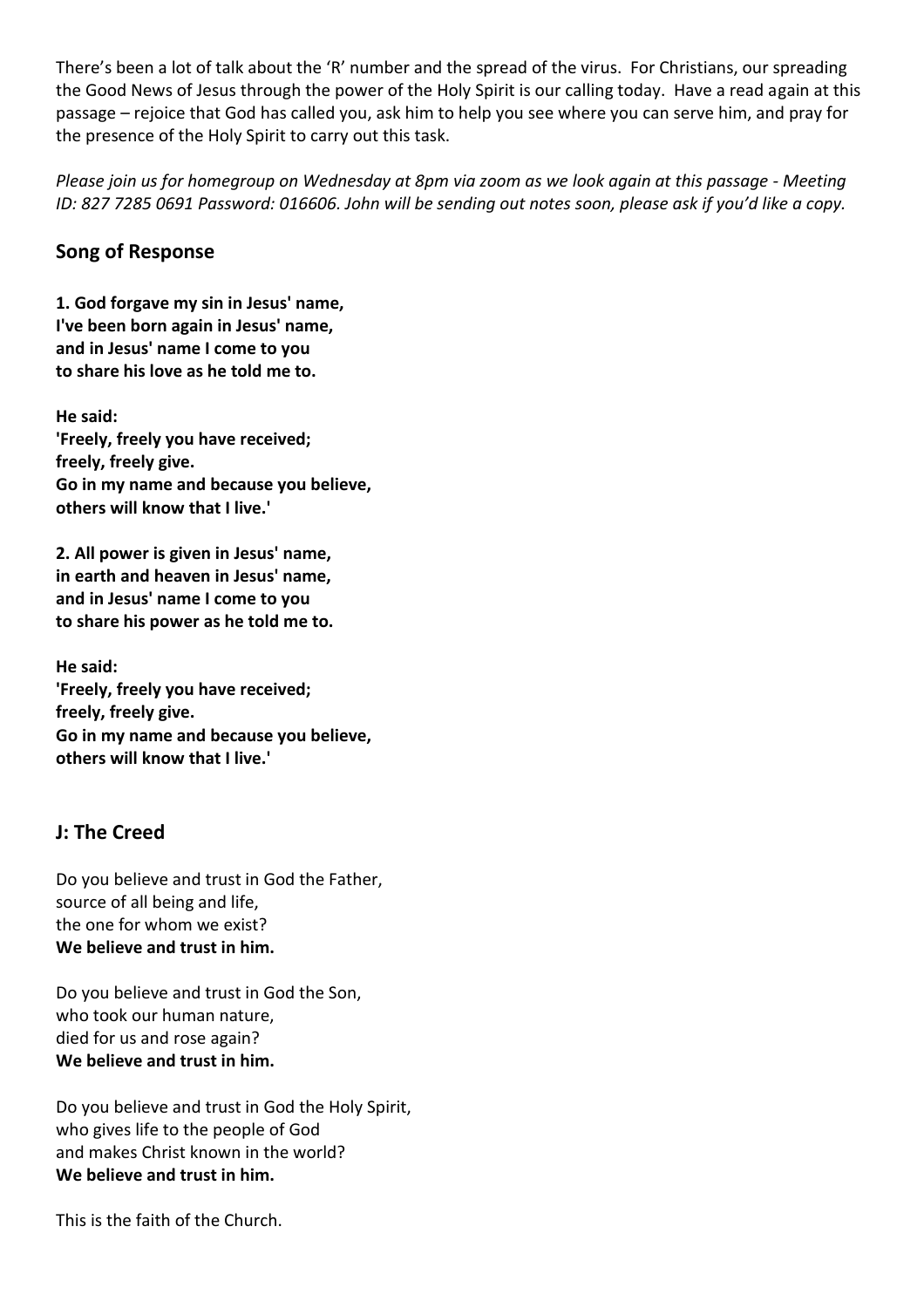**This is our faith. We believe and trust in one God, Father, Son and Holy Spirit. Amen.**

## **The prayers**

*We have been thinking today of our calling to follow Jesus and to share his good news:-* Loving heavenly Father, at this time of great uncertainty in our country and around the world, we pray that people would turn to you for stability and comfort. We pray particularly for those who don't yet know Jesus, that through some means in the midst of all that is happening they would hear the good news of him. Grant them repentance and a knowledge of the truth, that they may know you and the secure joy of eternal life in him. For we ask in Jesus's name, **Amen.**

*Today is the 3rd Anniversary of the Grenfell Tower Fire. We continue to pray for all those affected, Those who mourn, for improvements to safety, for the London Fire Brigade and for those who offer help.* Heavenly Father, sustain your beloved children in times of distress; Lord Jesus, as you became one with us, help us to work together to reveal your kingdom; Holy Spirit, fill our hearts and minds, and guide us into the ways of truth and justice.

Holy Trinity, Three Persons in One God, may we learn to listen; help us to love; bless and uphold the people of North Kensington and all who have been traumatized by the Grenfell Tower fire, and grant them your healing and peace. **Amen.**

*Following the Queen's official birthday, and the 99th Birthday of Prince Philip, a prayer for the Royal Family* Dear God our Father, we thank you for the blessings of our country and for the freedom which we enjoy. We pray for our Queen and her family, and for those who govern in her name.

Give them health and strength, wisdom and courage, so that they may carry out their many duties in the best interests of all our people.

Let all who have power remember that they are your servants, and that your Son came to serve rather than to be served, in his name we pray. **Amen.**

### *We pray for the sick and the recently bereaved, and for all who work in our hospitals, care homes, for Parliament, the police and other emergency workers:-*

Heavenly Father, our ever-present help in trouble, our fortress and our God: calm the anxious fears of all who turn to you; give strength and healing to those who are sick, and courage and skill to those who care for them; grant wisdom and clarity to those in authority; and humble us all to call upon you that we may be saved not only in this life, but also for that which is to come, through Jesus Christ our Lord, **Amen.**

*As we reflect on racial justice, a prayer for peace:-* Lead me from death to life, from falsehood to truth; lead me from despair to hope, from fear to trust; lead me from hate to love, from war to peace. Let peace fill our heart, our world, our universe. **Amen.**

*After a moment to bring our own prayers to God, we join together as Jesus taught us to pray:* **Our Father, who art in heaven, hallowed be thy name. Thy Kingdom come, thy will be done, on earth as it is in heaven Give us this day our daily bread.**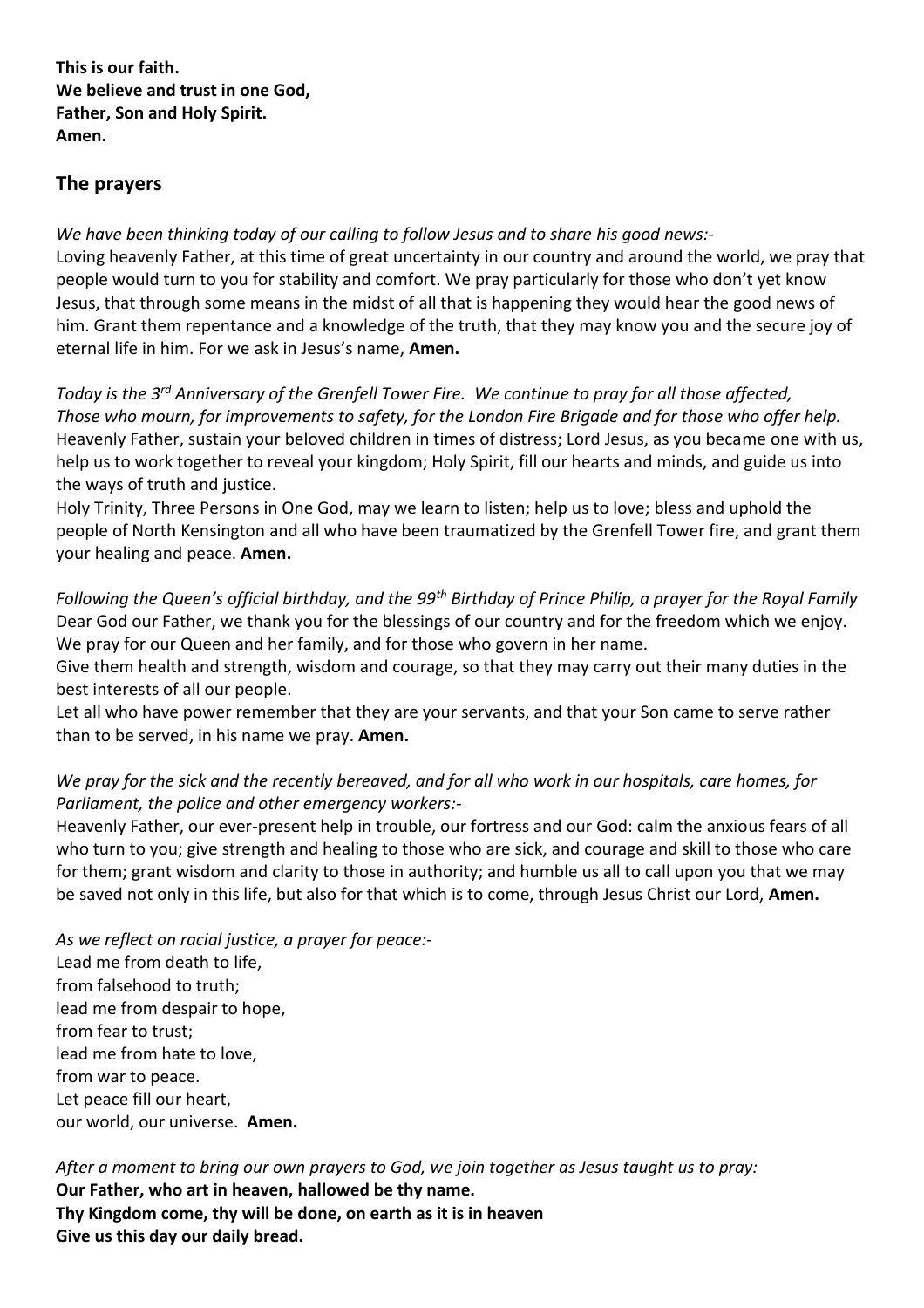**And forgive us our trespasses, as we forgive those who trespass against us. And lead us not into temptation, but deliver us from evil. For thine is the kingdom, the power and the glory. for ever and ever. Amen**

*We've been challenged today that as followers of Jesus we are called to serve God, to proclaim the good news, to help and to care for those in need.*

*As an act of response, as the music to our final song Brother, Sister let me serve you is played, think about a situation where following Jesus might be difficult for you. Ask God to fill you with his Holy Spirit to be able to say or do the right thing in that situation.*

#### **Closing Song:**

**1. Brother, sister, let me serve you; let me be as Christ to you; pray that I may have the grace to let you be my servant too.**

**2. We are pilgrims on a journey, we're together on the road; we are here to help each other walk the mile and bear the load.**

**3. I will hold the Christlight for you in the nighttime of your fear; I will hold my hand out to you, speak the peace you long to hear.**

**4. I will weep when you are weeping; when you laugh I'll laugh with you; I will share your joy and sorrow, till we've seen this journey through.**

**5. When we sing to God in heaven, we shall find such harmony, born of all we've known together of Christ's love and agony.**

**6. Brother, sister, let me serve you; let me be as Christ to you; pray that l may have the grace to let you be my servant too.**

*Thank you for joining us in worship today. Details of our next services are found on our facebook page*  <https://www.facebook.com/PCDChurches/> w*here you can watch the service live or catch up later, and you'll find this week's notice sheet and other useful information on the church website pcd.org.uk*

*Please also contact the Vicar, Rev John Musson if you need any help or just for a chat! [vicar@pcd.org.uk](mailto:vicar@pcd.org.uk) 01959540012*

#### **Blessing**